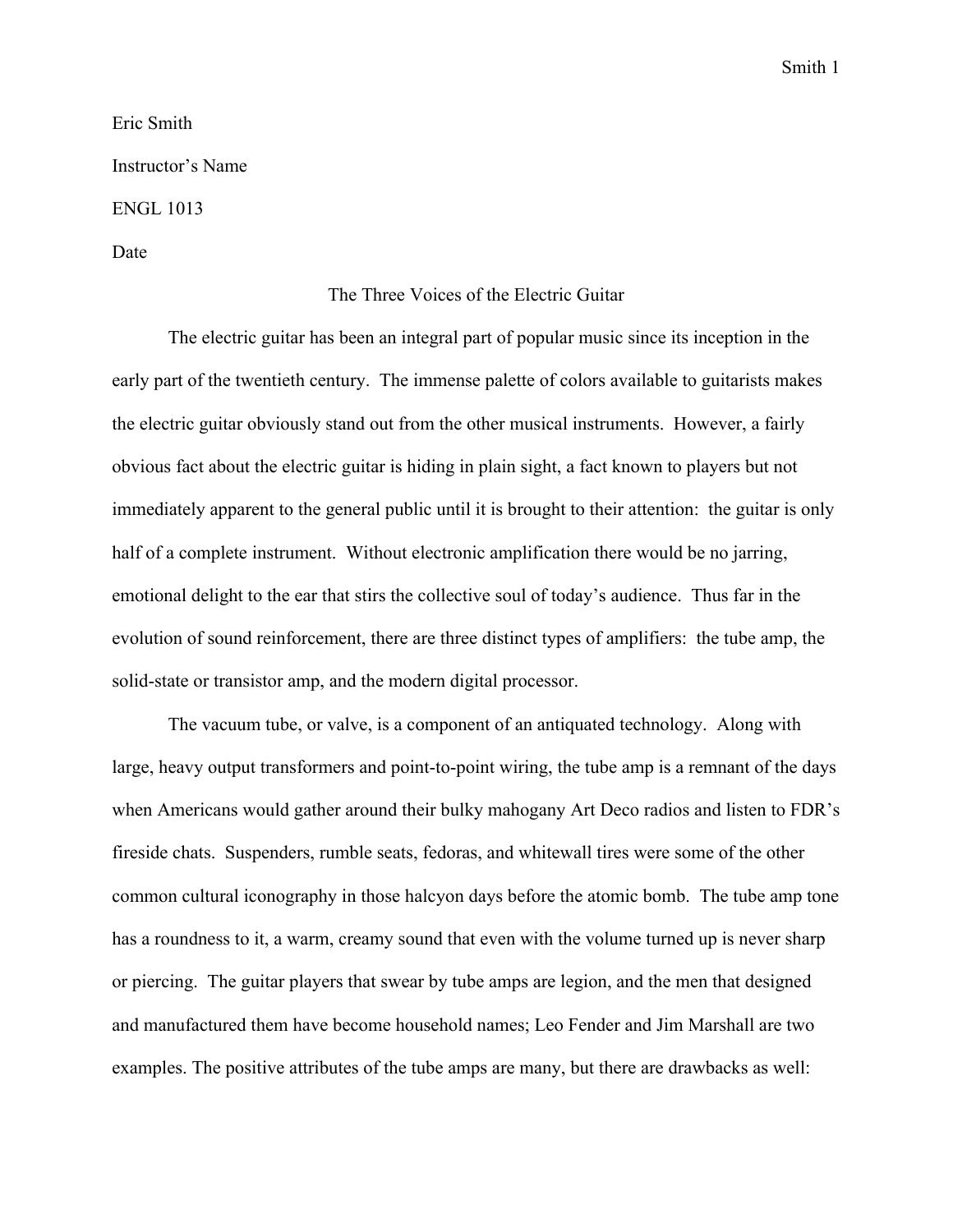they are heavy and can get very hot; to get the best performance and tone, they must be matched with the right speakers; and tubes wear out quickly and must be replaced often. Something new was needed.

The solid-state transistor, or transtube, as some call it, is essentially a small electric circuit that serves the same purpose as a vacuum tube. Invented during the waning days of World War II, it was initially put to good use as a proximity fuse in artillery shells. When fired at a moving airplane, the projectiles didn't need to hit the target directly. The little transistor inside the nose of the shell would detect the magnetic field of the aircraft, which would activate the tiny electronic circuitry and detonate the explosives within. They were used with great success against the Japanese kamikaze attacks in the Pacific Theater during World War II; however, Japan would later exact economic revenge by flooding the American market with cheap transistor radios in the 1960s. When transistors were first used in guitar amps, their advantages were obvious: light weight, cool operation, and twice the output of the old tube technology. They had a razor-edged sound that many guitar players welcomed; some, however, did not, and the search for the ultimate tone proceeded unabated.

The arrival of the silicon chip in the 1980s ushered in the digital revolution. For better or worse, the modern world has embraced the computer in the hope that it will fulfill the communicative promise of its creators. For psychologists, sociologists, and anthropologists, the jury is still out, as there seems to be much evidence that cyber-society is isolationist and narcissistic and that the gulf between the haves and the have-nots is growing wider by the day. Guitar players, however, seem to be doing what they can to level the proverbial and literal playing field by embracing digital technology. There are computer programs and processors that can analyze and recreate the tonal quality of the great artists' performances. Neophyte guitarists